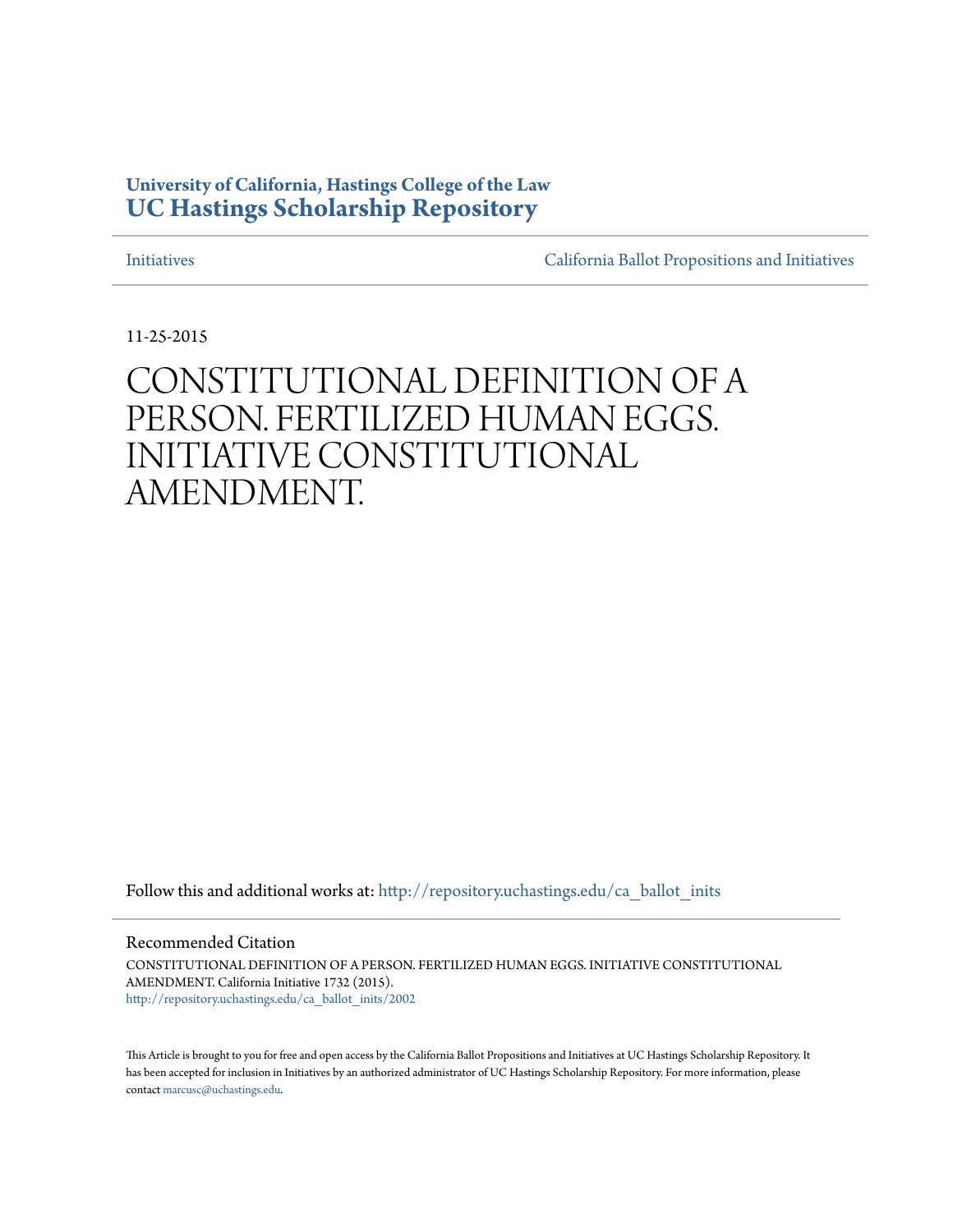The Attorney General of California has prepared the following title and summary of the chief purpose and points of the proposed measure:

## **CONSTITUTIONAL DEFINITION OF A PERSON. FERTILIZED HUMAN EGGS.**

**INITIATIVE CONSTITUTIONAL AMENDMENT**. Extends constitutional protections of due process and equal protection to all fertilized human eggs by redefining "person" as including each and every human organism from the commencement of biological development. Summary of estimate by Legislative Analyst and Director of Finance of fiscal impact on state and local government: **Potentially significant net costs to state and local governments from the establishment of due process and equal protection rights for zygotes, embryos, and fetuses.**

 $(15-0072)$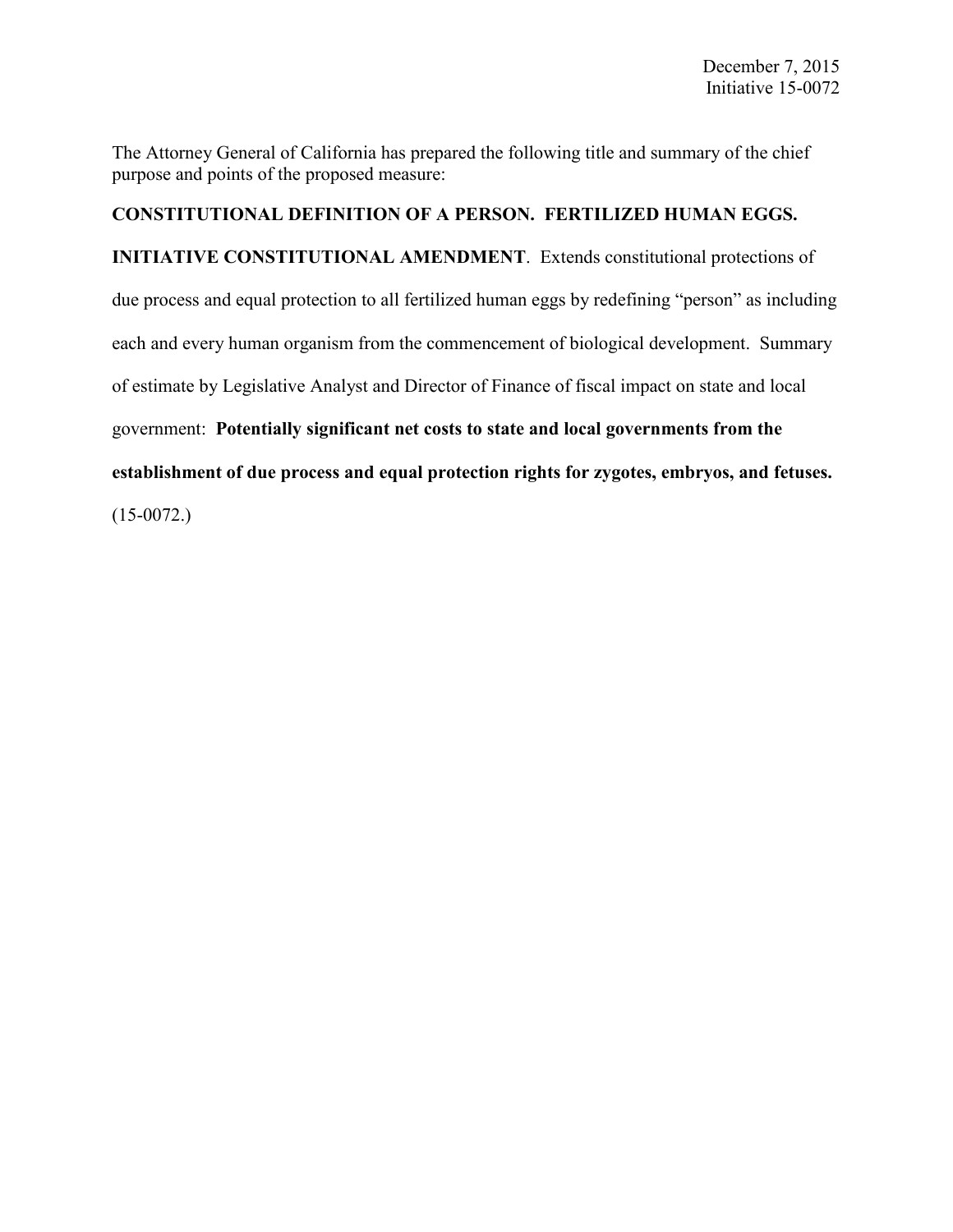



OCT 0 1 2015

INITIATIVE COORDINATOR ATTORNEY GENERAL'S OFFICE

# California Civil Rights Foundation

1684 Decoto Road, Suite 251- Union City, Califomia 94587-3544 • Website: http://www.civilrightsfoundation.org • Office 510.225.4056 • Email: civilrights@civilrightsfoundation.org •

#### Wednesday, September 30th, 2015

Office of the Attorney General of California Attention: Ashley Johansson Initiative Coordinator 1300 I Street, 17th Floor P.O. Box 944255 Sacramento, California 94244-2550

Phone: (916) 445-4752 Fax: (916) 324-8835 E-Mail: ashley.johansson@doj.ca.gov Website: https://oag.ca.gov/initiatives

#### Re: Request for Title and Summary for Proposed Initiative

Dear Initiative Coordinator Ashley Johansson:

Pursuant to Article II, Section IO(d) of the California Constitution, We are submitting the attached proposed statewide Constitutional Amendment ballot initiative to your oftice and request the preparation of a title and summary for the ballot initiative as provided by law.

We propose the title: California Equal Rights Amendment

We have also included with this letter the signed Proponent Certifications required under California Elections Code sections 9001(b) and 9608, our voter registration address, and payment in the amount of \$200.00 made out to the State of California.

We are registered voters in the state of California.

Should you have any questions or require additional information, please contact Walter B. Hoye II using the information provided in header above.

Thank you for your attention involving this important matter.

Sincerely,

Walter B. Hove II (Sponsor). California Civil Rights Foundation Public Contact Information: civilrights@civilrightsfoundation.org

President

Title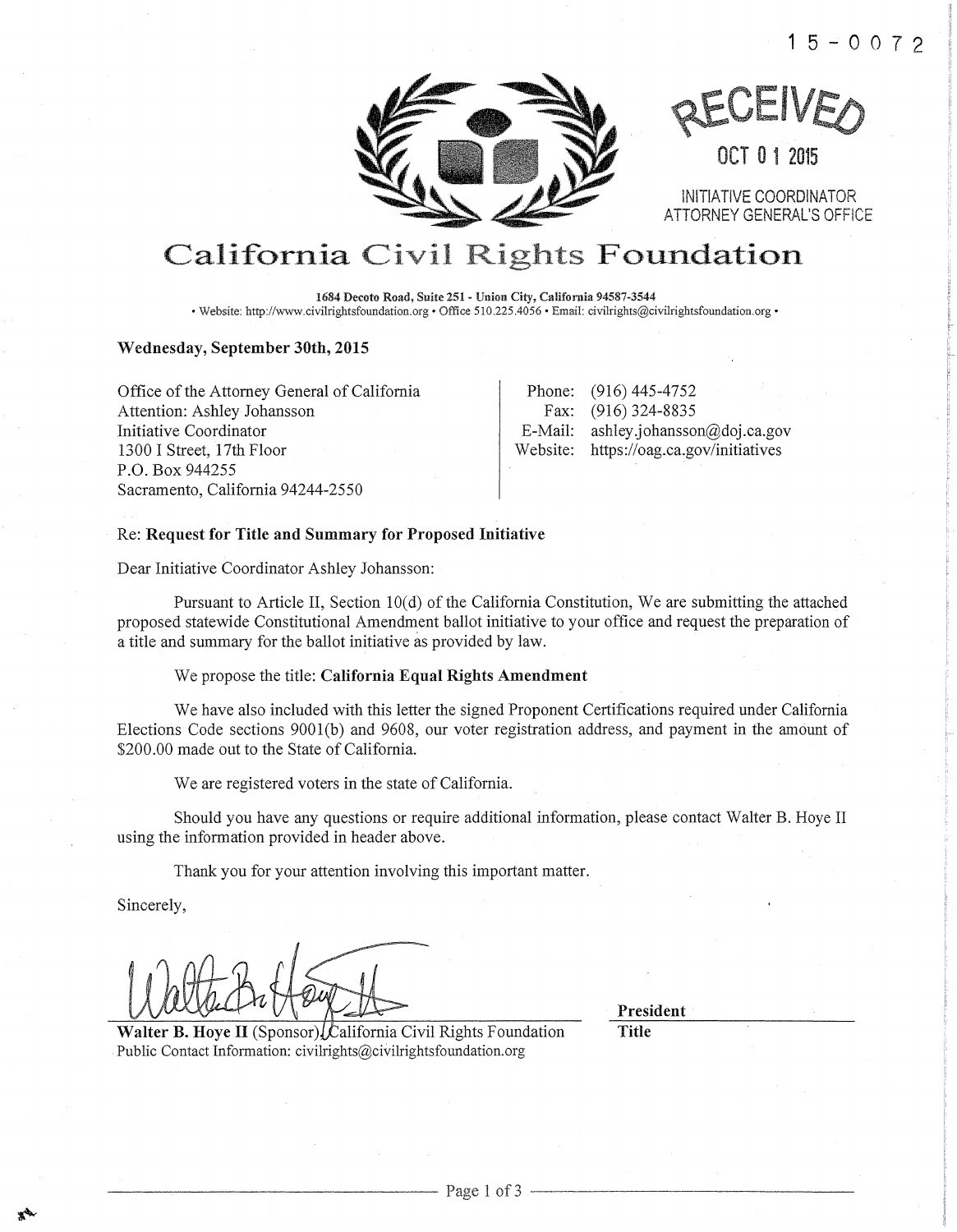$\overrightarrow{Lori}$  Hoye (Co-Sponsor), California Civil Rights Foundation **Title** Public Contact Information: lori@civilrightsfoundation.org

**CFO** 

 $\mathcal{N}(\mathbb{R}^d_{\mathbb{C}}) = \lim_{\varepsilon \to 0} \mathcal{N}(\varepsilon) = \lim_{\varepsilon \to 0} \mathcal{N}(\varepsilon)$ 

使出现的现在

April 23 and William Harrison

TAA 2012년 2월 2일 2월 20일 시대 10월 2일 2월 1일 1일 1일 1일

and the sales and a second of the sales of the sales

一些的 整个 2000 分配 机双元件 (and

may be a public of the computation of the

Attachment: Proposed Initiative Title and Text